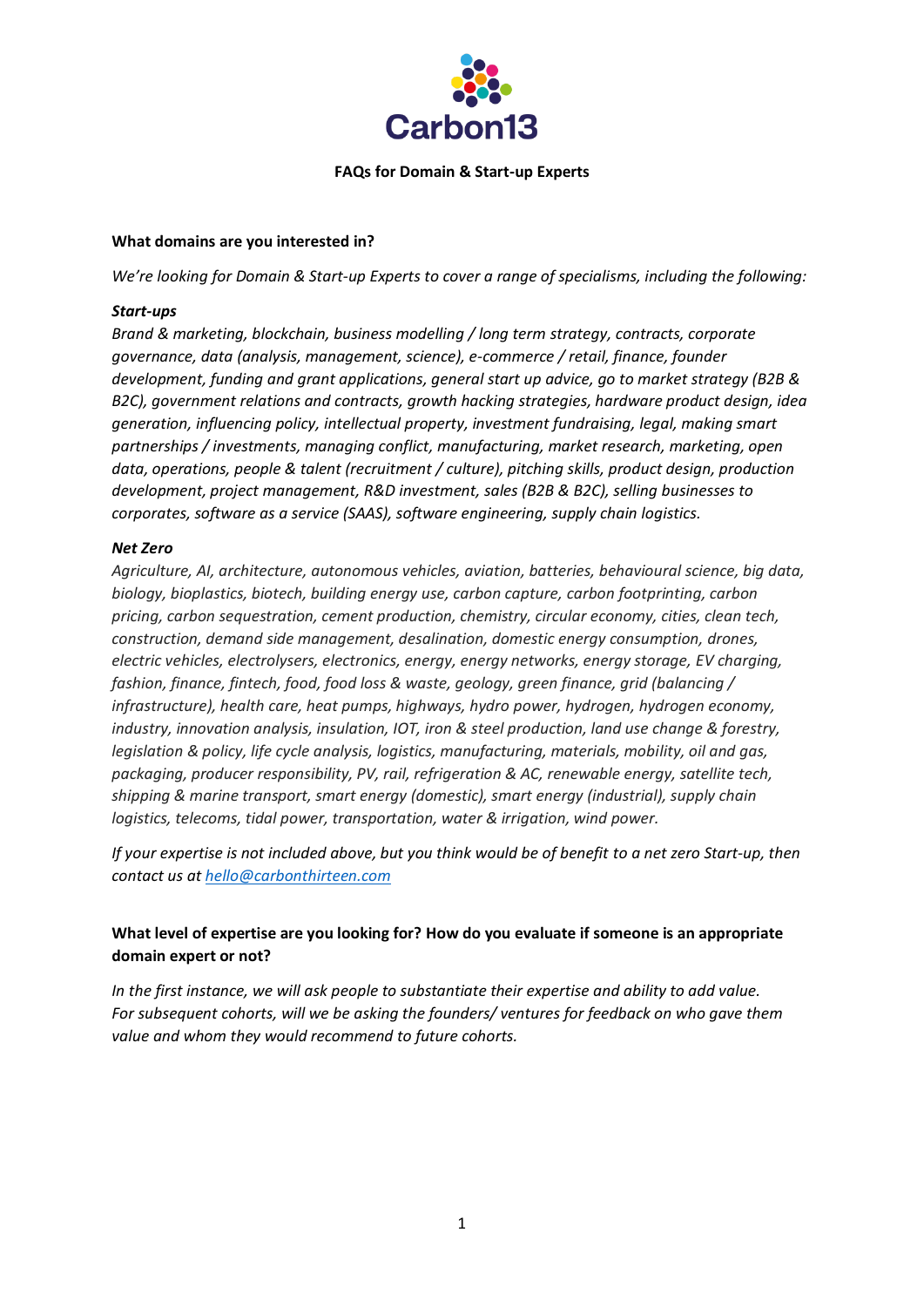

## **Will I be paid for the time I commit to Carbon13?**

*All of our Start-up Experts work pro-bono. Many of our Domain Experts also contribute on a pro bono basis, making an impact on the biggest problem facing humanity in the process. Of those who require to be paid, the hourly rate following an initial introduction call is £50 and upon receipt of an invoice.*

## **How much time do I need to commit to Carbon13?**

*We will be making introductions to our founders and venture teams at their request, or when we think you are the right expert to help them with a particular challenge. Hopefully our introductions will feel relevant and well-timed, but this can also mean the introductions can be irregular. Some experts may only be called upon once or twice a year, whereas others may be busier. We will keep an eye on the number of introductions to ensure no one expert is overwhelmed, and you can take a break from the process whenever you need to - just let us know. At any point you can also decline an introduction and we will find an alternative.* 

*A single introduction will usually involve a single hour familiarisation call, and then possibly follow-up conversations if both parties agree. Each venture on our programme is allocated up to 30 hours of time with experts overall.* 

*If we have too many of one type of expertise or feel that an expert is not being (or is likely to be) utilised well, we may ask you to step down for the time being. This is important for the expert community to remain manageable, and we can give everyone suitable attention. You will however remain in our community and still be invited to attend broader events.*

#### **Do I need to disclose any conflicts of interest with the ventures I work with?**

*Domain & Start-up Experts must disclose to Carbon13 any potential conflict of interest in which financial or other personal considerations may compromise, or have the appearance of compromising, a DE's professional judgment.*

#### **Will I need to sign a Non-Disclosure Agreement?**

*Yes, all Domain & Start-up Experts will need to sign a Non-Disclosure Agreement to ensure confidentiality. The same agreement is signed by other programme contributors, founders, Carbon13 staff and directors.*

#### **Can I charge for additional time beyond my commitment to the ventures with Carbon13?**

*Normally, we would not expect this to happen during the eight months of the programme. The main exceptions would be if you are offering professional services or supporting them to build some aspect of their work that is fundamental/essential to their ability to raise their next round. Note that if you*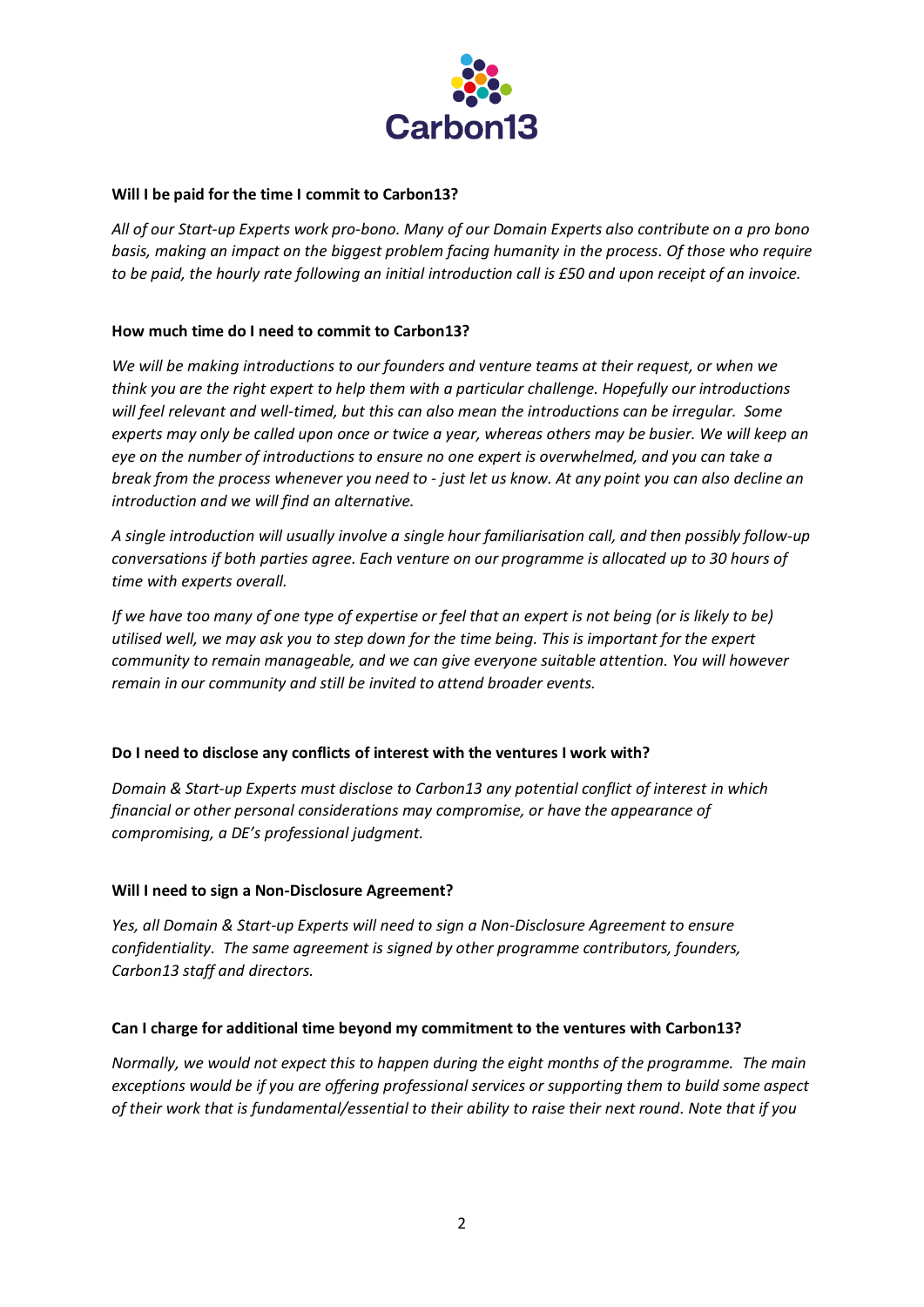

*are also an investor in the fund, you cannot be directly employed by the company. If you have been directly employed by the venture and been paid for your work, you can no longer invest in the fund<sup>1</sup> .* 

*Of course, founders' and ventures' spending decisions are their own. However, we would expect you to keep us in the loop about any commercial arrangements that arise while the venture is in the programme, and you can expect us to be firmly on the side of the ventures when it comes to advising them about what we think they should be spending their money on in order to thrive and survive.*

<sup>1</sup> *SEIS rules prohibit investors being directly employed by the company unless as a director*. *You can become a director before or after the investment and still qualify as long as this is before being paid remuneration.*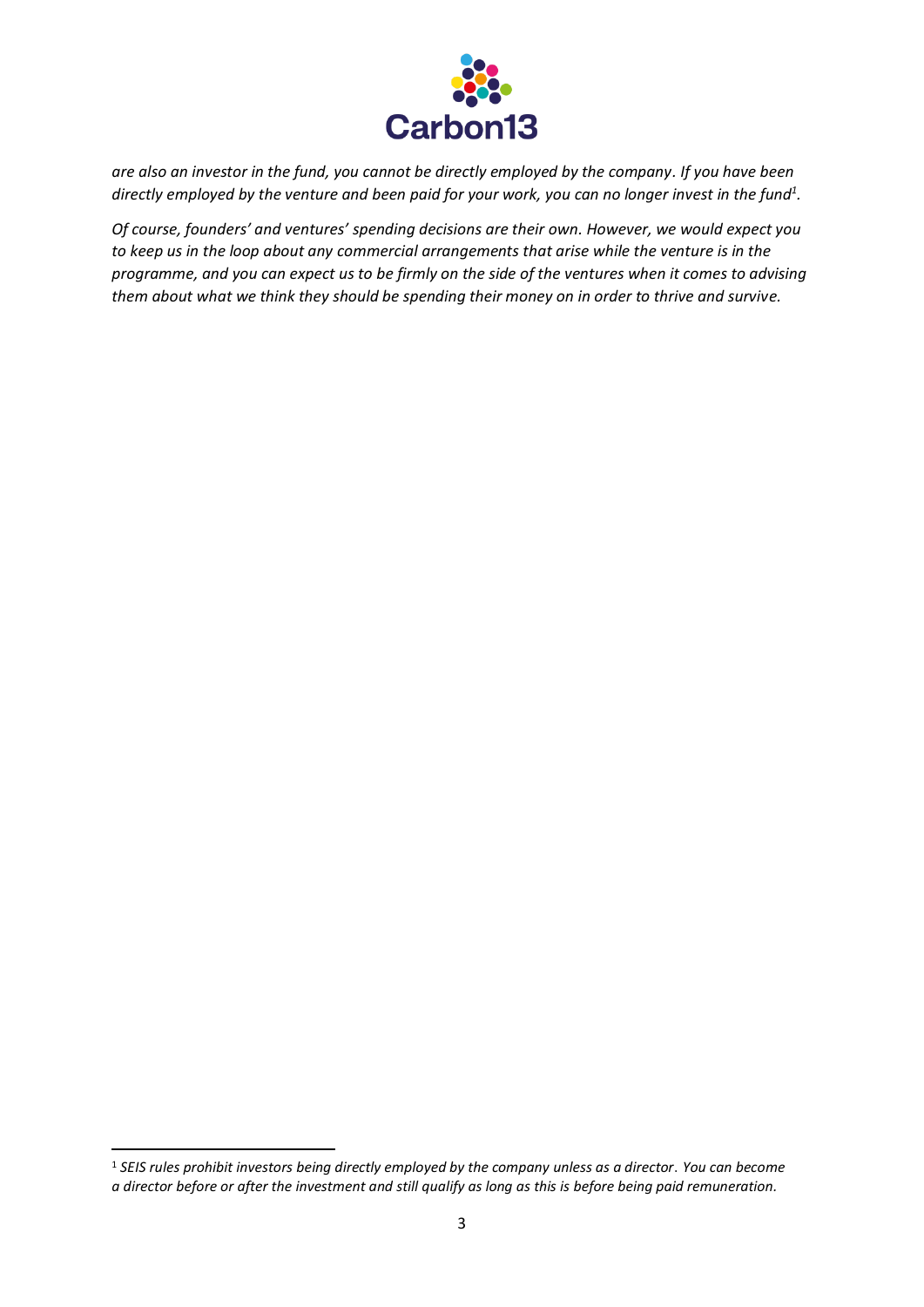

## **Can I join the board of a venture I engage with through Carbon13?**

*Yes. But you need to let us know as soon as it comes up and be transparent about who proposed it. Part of the value we add for our founders is to advise them against relationships or arrangements we don't think add value for them.*

*If you are an investor in the fund, you can become a director before or after the investment and still qualify - as long as this is before any paid remuneration<sup>1</sup> .* 

## **Can I get equity instead of being paid for my time when working with a particular start-up?**

*Yes. However, normally, early-stage start-ups with strong teams and high ambition don't need to give equity or cash to early-stage advisors.*

## **Can I select which ventures I work with?**

*No, although we will be inviting your input on where you think you could add most value based on your background and expertise.* 

## **What happens if I don't want to work with a venture anymore?**

*That will be fine. Carbon13 may invite you to have a short "exit" interview.*

#### **Can I invest in a venture pre-demo day?**

*Yes. We will always recommend that the venture seeks independent advice about a financing deal and how it fits into their funding strategy going forward. Carbon13 wants our ventures to be thoughtful about agreed terms and achieving an appropriate valuation.*

#### **Can I invest in a venture post demo day?**

*Yes.*

# **If I introduce the venture to a professional services firm, is it appropriate for me to have an introductory fee?**

*No.*

# **If I introduce a venture to an investor who later invests, should I take an introductory fee from the investor?**

*No.*